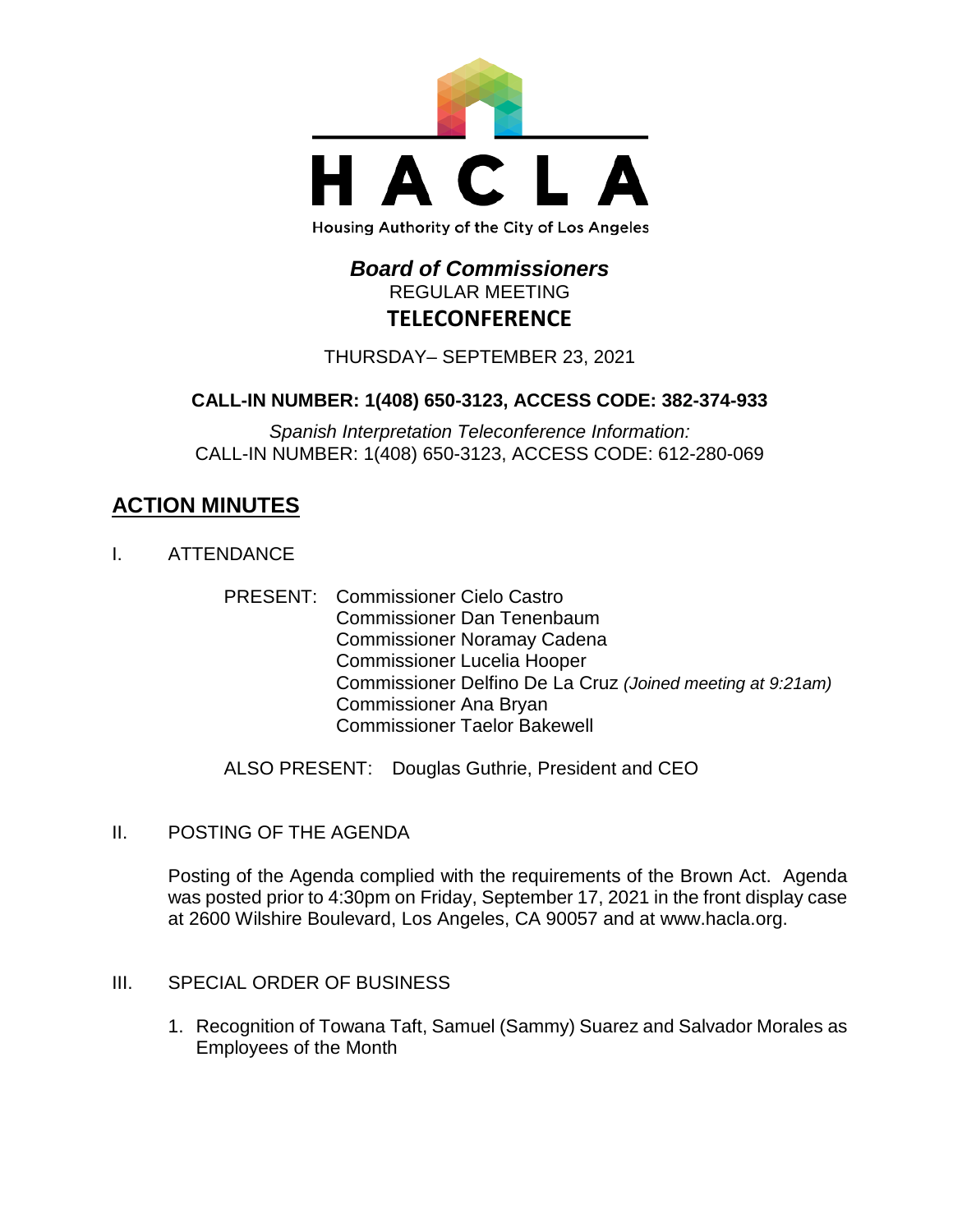## IV. PUBLIC COMMENT INSTRUCTIONS

## **\****Please note special Teleconference Public Comment Instructions*

MEMBERS OF THE PUBLIC WHO WISH TO SPEAK ON ANY ITEM ARE REQUESTED TO SUBMIT A **WRITTEN COMMENT** TO THE BOARD SECRETARY FOR EACH ITEM THEY WISH TO ADDRESS. ALTHOUGH IT IS PREFERRED FOR WRITTEN COMMENTS TO BE SUBMITTED BY **WEDNESDAY, SEPTEMBER 22, 2021 AT 12:00PM,** WE WILL ACCEPT WRITTEN COMMENTS UP TO AND DURING THE MEETING. **ALL WRITTEN COMMENTS SHOULD BE SUBMITTED VIA EMAIL TO [TIFFANY.PRESCOTT@HACLA.ORG.](mailto:TIFFANY.PRESCOTT@HACLA.ORG) PLEASE MAKE SURE EMAIL INCLUDES NAME, AGENDA ITEM NUMBER, AND ADDRESS/ORGANIZATION FOR WHOM YOU REPRESENT.** WE ALSO ASK THAT ALL COMMENTS BE LIMITED TO 500 WORDS OR LESS. THE SECRETARY WILL PROVIDE ALL WRITTEN COMMENTS TO THE BOARD FOR REVIEW AND READ EACH PUBLIC COMMENT INTO THE RECORD AT THE TIME THE ITEM IS **CONSIDERED** 

THE PURPOSE OF PUBLIC COMMENT IS TO ALLOW THE PUBLIC TO ADDRESS THE BOARD AND THE BOARD IS INTERESTED IN HEARING FROM MEMBERS OF THE PUBLIC, STAKEHOLDERS AND INTERESTED PARTIES. HOWEVER, SPEAKERS ARE ASKED TO EXERCISE COURTESY AND CONSIDER THE RIGHTS OF OTHER SPEAKERS BY ADHERING TO THE SPECIAL TELECONFERENCE PUBLIC COMMENT INSTRUCTIONS AND IF POSSIBLE REFRAIN FROM UNNECESSARY REPETITION IN THEIR COMMENTS.

- V. PRESIDENT AND CEO ADMINISTRATIVE REPORT
	- 1. Monthly Oral Report
- VI. BOARD BUSINESS ITEMS
	- A. Items for Discussion
		- 1. HACLA/LAPD Community Safety Partnership (CSP) Update 2<sup>nd</sup> and 3<sup>rd</sup> Quarter 2021

Contact: Eric R. Brown, Intergovernmental & Community Relations **Director** 

2. Proposed Resolution Authorizing the President and CEO, or Designee, to Expend the FY 2019 Choice Neighborhoods Implementation Grant Awarded by the U.S. Department of Housing and Urban Development in the Amount of \$35 Million for the Watts Rising Transformation Plan and Up to \$5,433,479 in Community Development Block Grant Funds to be Used Toward the Redevelopment of the Jordan Downs Public Housing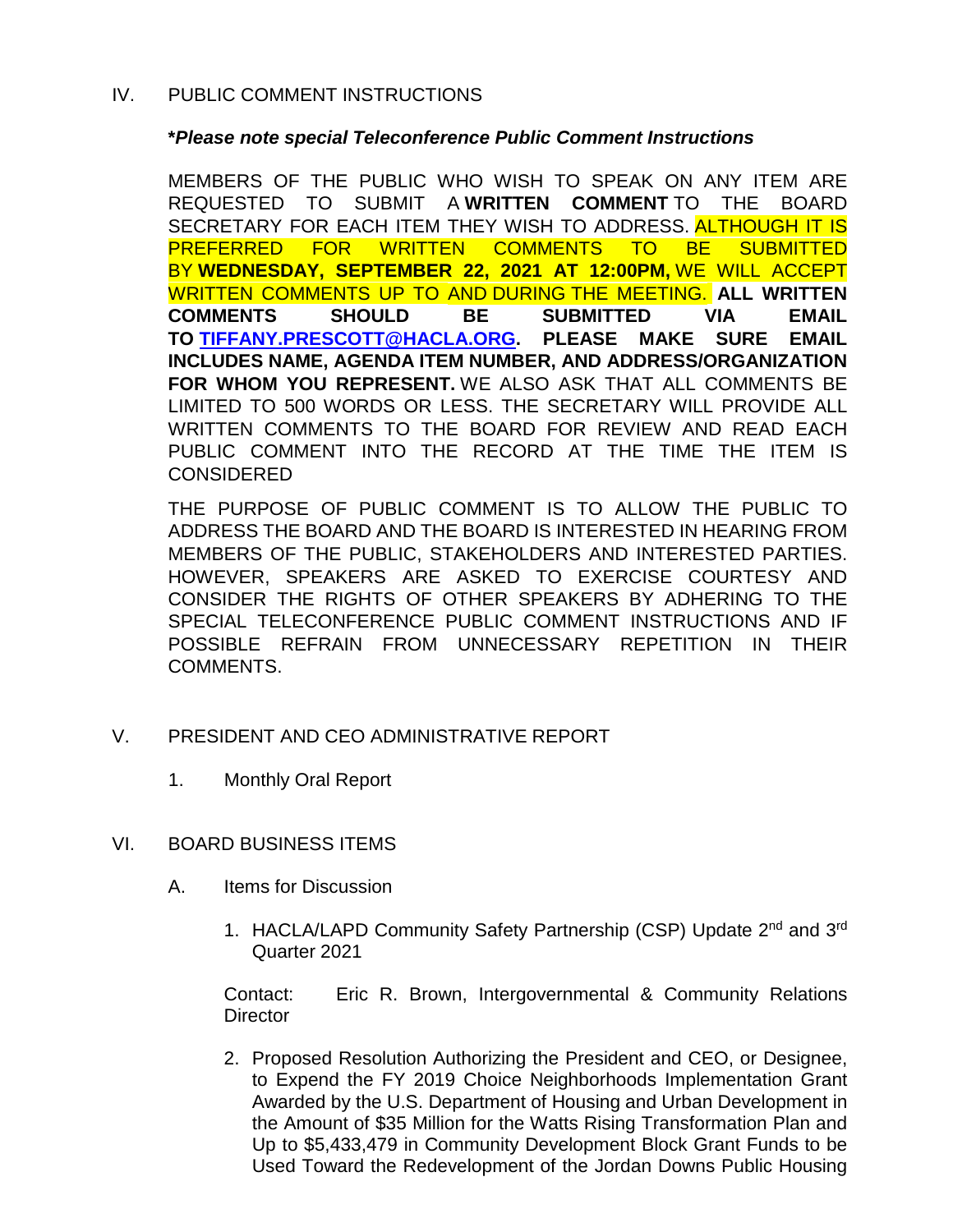Community, Services and Programs for Jordan Downs Residents and Critical Community Investments in the Watts Neighborhood, Including Memorandums of Understanding, Predevelopment Loan Agreements, Contracts, and Sub-Contracts with Implementation Leads, the City of Los Angeles, and Other Grant-Associated or Procured Partners and Consultants as Approved by Legal Counsel and In Compliance with the Policies and Regulatory Requirements of the Associated U.S. Housing and Urban Development Department and City of Los Angeles Programs

Contact: Jenny Scanlin, Chief Strategic Development Officer

Purpose: In order to facilitate the implementation of the U.S. Department of Housing and Urban Development ("HUD") Choice Neighborhoods Implementation ("CNI") grant received by the Housing Authority of the City of Los Angeles ("HACLA") for the redevelopment of Jordan Downs and investment in the larger Watts community ("Watts Rising CNI Grant" or "Choice Grant") and an associated commitment of leverage funding from the City of Los Angeles in the amount of \$5,433,479 in Community Development Block Grants ("CDBG"), staff is requesting delegated authority to the President & CEO, or designee, to award and/or amend various agreements or contracts for the use and expenditure of these specific grant funds and HACLA's associated \$1,050,000 match funds.

Action: **APPROVED** Motioned: Commissioner Lucelia Hooper Seconded: Commissioner Noramay Cadena

6 AYES, 0 NAYS, 1 ABSENT (De La Cruz), Motion Carried

3. Proposed Resolution Authorizing and Approving the Establishment of a Revolving Line of Credit with Two Commitments, a Taxable Commitment with City National Bank and a Tax-Exempt Commitment with CN Financing, Inc., with an Aggregate Revolving Line of Credit Not to Exceed \$100,000,000 and Authorizing the President & CEO, or Designee, to Execute and Deliver a Revolving Credit Agreement, Fee Letter, Promissory Notes and All Other Related Documents and Agreements and the Undertaking of Various Other Actions in Connection Therewith, Subject to Credit Approval from City National Bank and CN Financing, Inc., Terms and Conditions Acceptable to All Parties, Termination of the Existing \$25,000,000 Revolving Line of Credit Facility with CN Financing, Inc,, Prepayment in Full and Termination of an Existing Loan with Citibank in an Amount Not to Exceed \$4,000,000, and the Undertaking of Various Other Actions in Connection Therewith

Contact: Geoffrey Moen, Director of Development

Purpose: The purpose of establishing the Revolving Commitments is to proactively arrange a cost effective and efficient funding mechanism to support several of HACLA's strategic initiatives including, but not limited to, the acquisition and rehabilitation of multifamily properties, the predevelopment of future building sites, and the development of an employee parking garage, and other capital improvements and initiatives. Revolving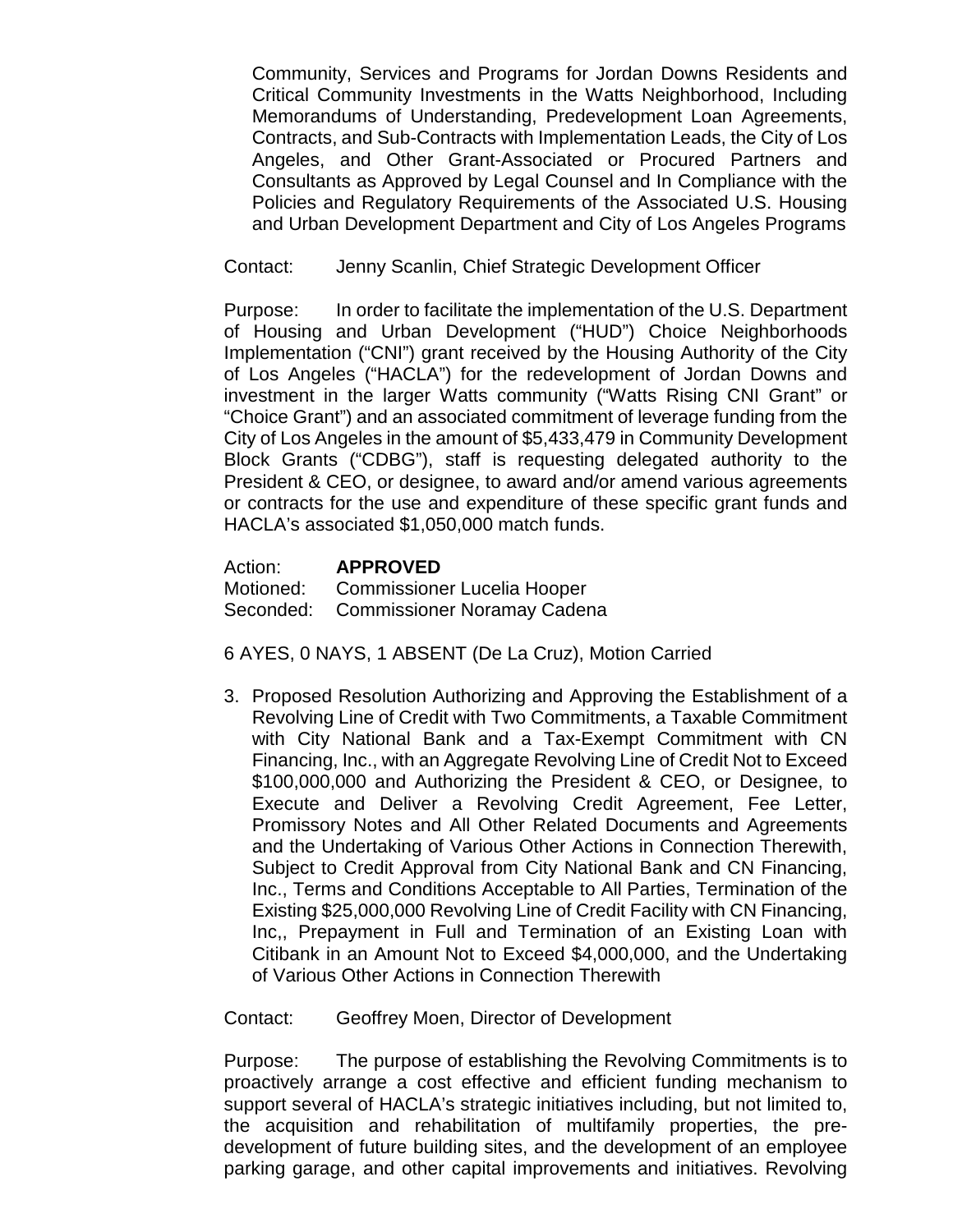Commitments are anticipated to be taken out by bonds, longterm commercial loans, cash payments by HACLA and/or outside grants.

| Action: | <b>APPROVED</b>                       |
|---------|---------------------------------------|
|         | Motioned: Commissioner Dan Tenenbaum  |
|         | Seconded: Commissioner Noramay Cadena |

#### 7 AYES, 0 NAYS, 0 ABSENT, Motion Carried

4. Proposed Resolution Authorizing the President and CEO, or Designee, to Submit Rental Assistance Demonstration ("RAD") Applications as Part of a Portfolio Award Application for Six Phases of the Jordan Downs Redevelopment Project to Reserve Authority for Up to Eighty-One (81) RAD Units with the U.S. Department of Housing and Urban Development ("HUD") and to Certify an Agreement with HUD to Comply with All Requirements of the RAD Program

Contact: Geoffrey Moen, Director of Development

Purpose: To submit Rental Assistance Demonstration ("RAD") applications, as part of a Portfolio Award, for six phases of Jordan Downs (Phase S4, Phase S5, Phase S6, Phase S7, Area H3a, and Area H3b) with the U.S. Department of Housing and Urban Development ("HUD") in order to meet HACLA's replacement housing unit obligation and complete the conversion of the Jordan Downs Public Housing community.

Action: **APPROVED**

Motioned: Commissioner Lucelia Hooper Seconded: Commissioner Dan Tenenbaum

- 6 AYES, 0 NAYS, 1 ABSENT (Cadena), Motion Carried
- 5. Proposed Resolution Approving the Housing Authority's Covid-19 Mandatory Vaccination Policy and Authorizing the Development and Implementation of Procedures in Furtherance of Said Policy

Contact: Annie Markarian, Labor and Employee Relations Director

Purpose: The purpose of this item is to approve the Housing Authority of the City of Los Angeles' ("HACLA") COVID-19 Mandatory Vaccination Policy. This Policy mandates that all HACLA employees, except those with an approved accommodation, are fully vaccinated against COVID-19 as a condition of employment.

Action: **APPROVED** Motioned: Commissioner Lucelia Hooper Seconded: Commissioner Delfino De La Cruz

5 AYES, 1 NAY (Cadena), 1 ABSENT (De La Cruz), Motion Carried

*\*\* Commissioner De La Cruz was not present during final vote count due to technical issues \*\**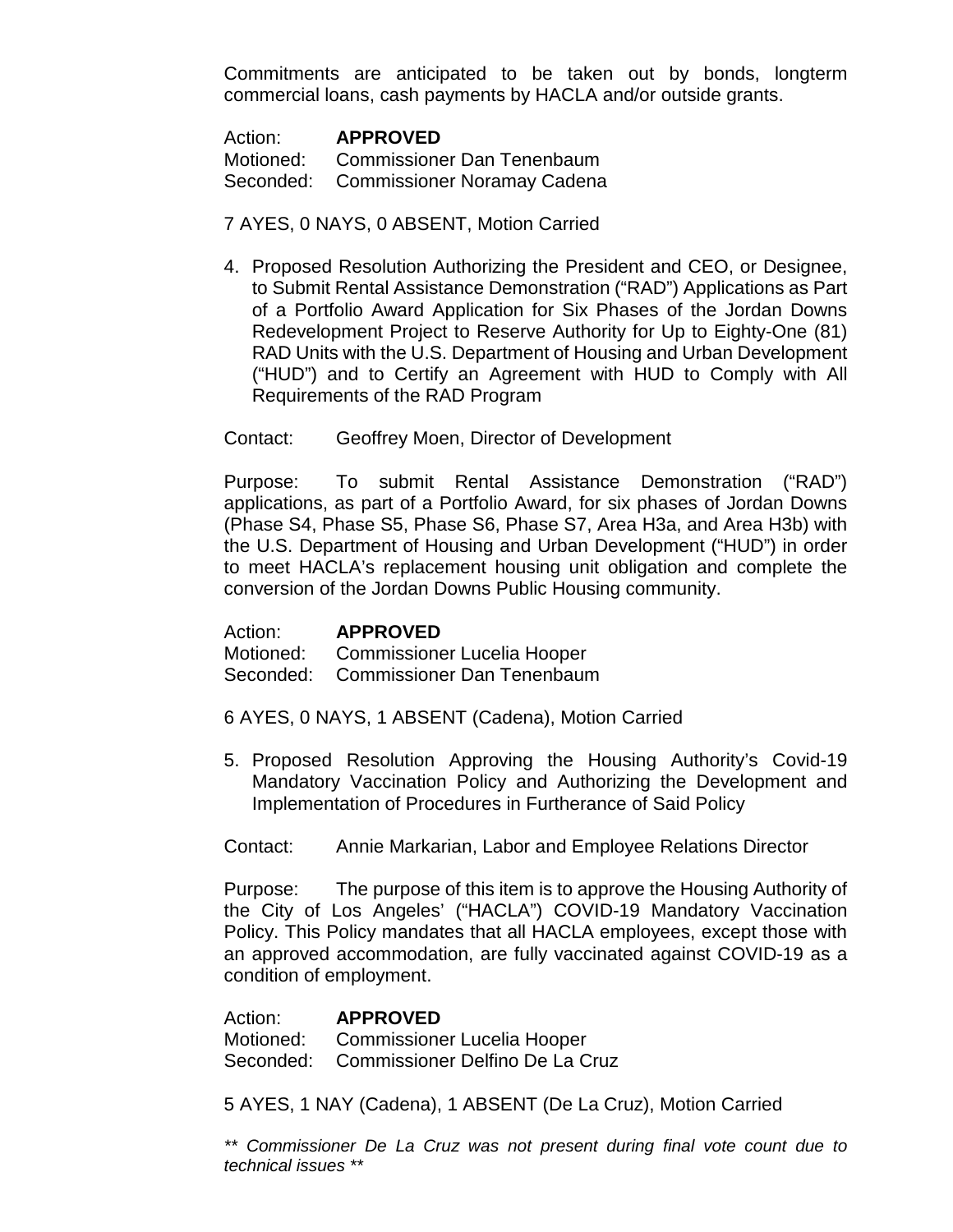- 6. Appoint up to Three Commissioners to Serve as Negotiator(s) for the Board of Commissioners for Labor Negotiations with Unrepresented Employee (President and Chief Executive Officer)
- Contact: Cielo Castro, Chairperson of the Board of Commissioners

Action: **Commissioners Dan Tenenbaum, Noramay Cadena and Cielo Castro were appointed to serve as negotiators for the Board of Commissioners labor negotiations with President and CEO, Douglas Guthrie.**

Motioned: Commissioner Cielo Castro

Seconded: Delfino De La Cruz

7 AYES, 0 NAYS, 0 ABSENT, Motion Carried

B. Consent Items

Routine business items are assigned to the consent agenda. These items will be approved by the Board in one motion. A Commissioner may request any consent agenda item be removed, discussed or acted upon separately. Items removed from the consent agenda for separate action will be considered in the "Excluded Consent Items" section below.

2. Proposed Resolution Authorizing the President and CEO, or Designee, to Execute Four Contracts for As-Needed Graphic Design and Graphic Information Systems (GIS) Services Pursuant to Awards Under RFP HA-2021-113, Each for Up to a Five-Year Term and for an Initial Total Contracting Amount of \$225,000, and Further Authorizing the President and CEO, or Designee, to Award up to an Additional \$200,000, Among One or More of the Four Awardees

Contact: Jenny Scanlin, Chief Strategic Development Officer

Purpose: To establish a panel of graphic design and graphic information systems (GIS) services professionals to support the capacity and initiatives of The Housing Authority of the City of Los Angeles' ("HACLA's") performance management, strategic development, executive, and grant operations.

Action: **APPROVED** Motioned: Commissioner Noramay Cadena Seconded: Commissioner Lucelia Hooper

7 AYES, 0 NAYS, 0 ABSENT, Motion Carried

3. Proposed Resolution Authorizing the President and CEO, or Designee, to Execute Two Contracts for As-Needed Grant Writing and Grant Administration Services Pursuant to Awards Under RFP HA-2021-129, each for Up to a Five-Year Term and For an Initial Total Contracting Amount of \$1,200,000, and Further Authorizing the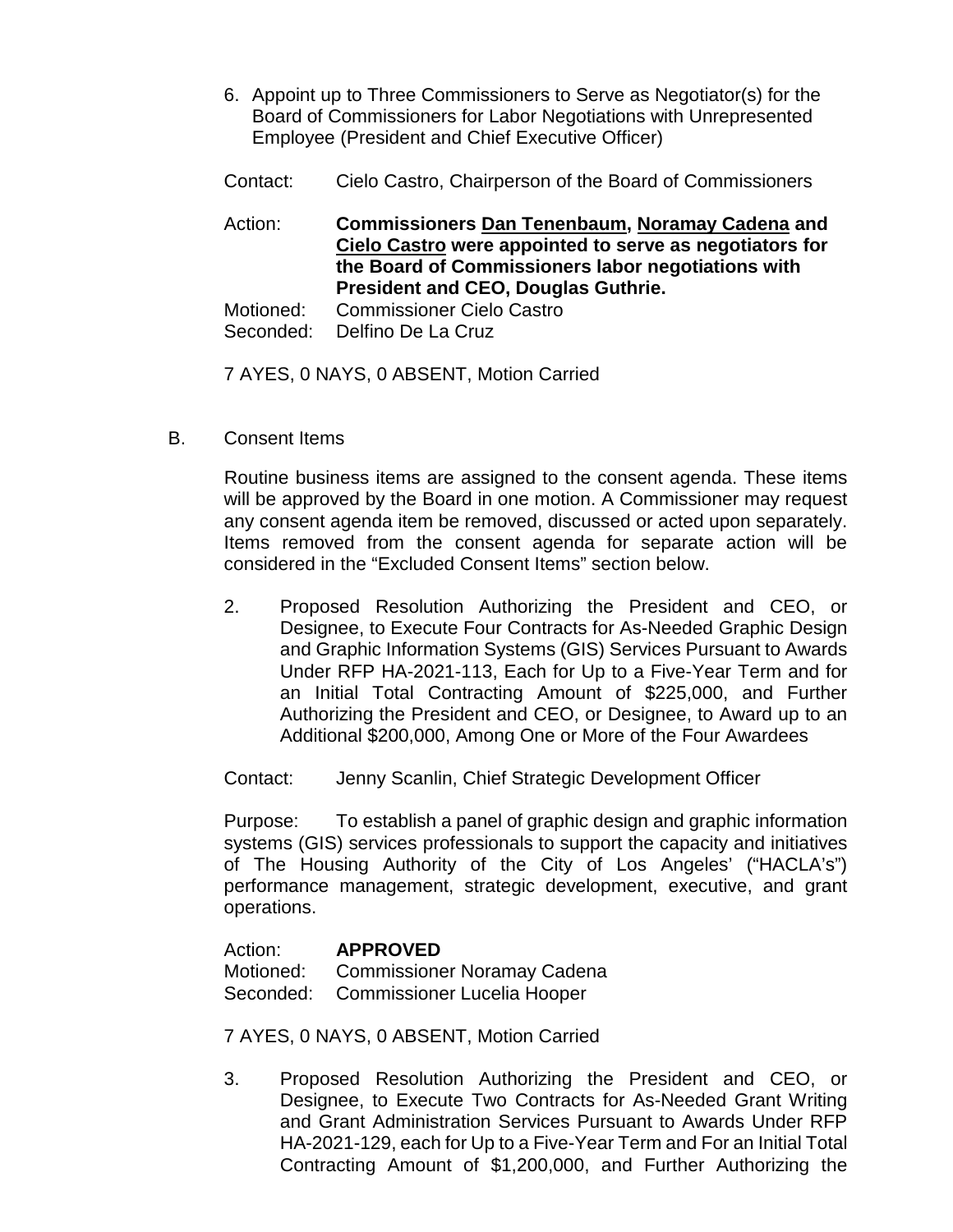President and CEO, or Designee, to Award Up to an Additional \$900,000 Between the Awardees, for a Total Contracting Amount of \$2,100,000

Purpose: To establish a panel of grant writing and grant administration professionals to support the capacity and initiatives of the performance management, strategic development, executive, and grant operations of the Housing Authority of the City of Los Angeles ("HACLA").

Contact: Jenny Scanlin, Chief Strategic Development Officer

Action: **APPROVED** Motioned: Commissioner Noramay Cadena Seconded: Commissioner Lucelia Hooper

7 AYES, 0 NAYS, 0 ABSENT, Motion Carried

5. 2020 Audited Financial Statements and Federal Single Audit Reports

### **Receive and File**

Contact: Marlene Garza, Chief Administrative Officer

Purpose: This memo briefly summarizes the key 2020 financial outcomes for the Housing Authority of the City of Los Angeles ("HACLA") as reported in the 2020 Annual Financial Report. This memo also summarizes the outcomes of the Federal Single Audit Report.

Action: **APPROVED** Motioned: Commissioner Noramay Cadena Seconded: Commissioner Lucelia Hooper

7 AYES, 0 NAYS, 0 ABSENT, Motion Carried

C. Excluded Consent Agenda Items B1 & B4

B1. Proposed Resolution Authorizing the Chairperson & the President and CEO to Approve the 2022 Agency Plan for Submission to the U.S. Department of Housing and Urban Development, Approving Revisions to the Section 8 Administrative Plan, and Approving the Public Housing Admissions and Continued Occupancy Policy Without Revisions Pursuant to 24 CFR Part 903

Contact: John King, Director of Community Engagement

Purpose: To comply with HUD regulatory requirements and endure the uninterrupted receipt of federal funds.

| Action: | <b>APPROVED</b>                        |
|---------|----------------------------------------|
|         | Motioned: Commissioner Taelor Bakewell |
|         | Seconded: Commissioner Dan Tenenbaum   |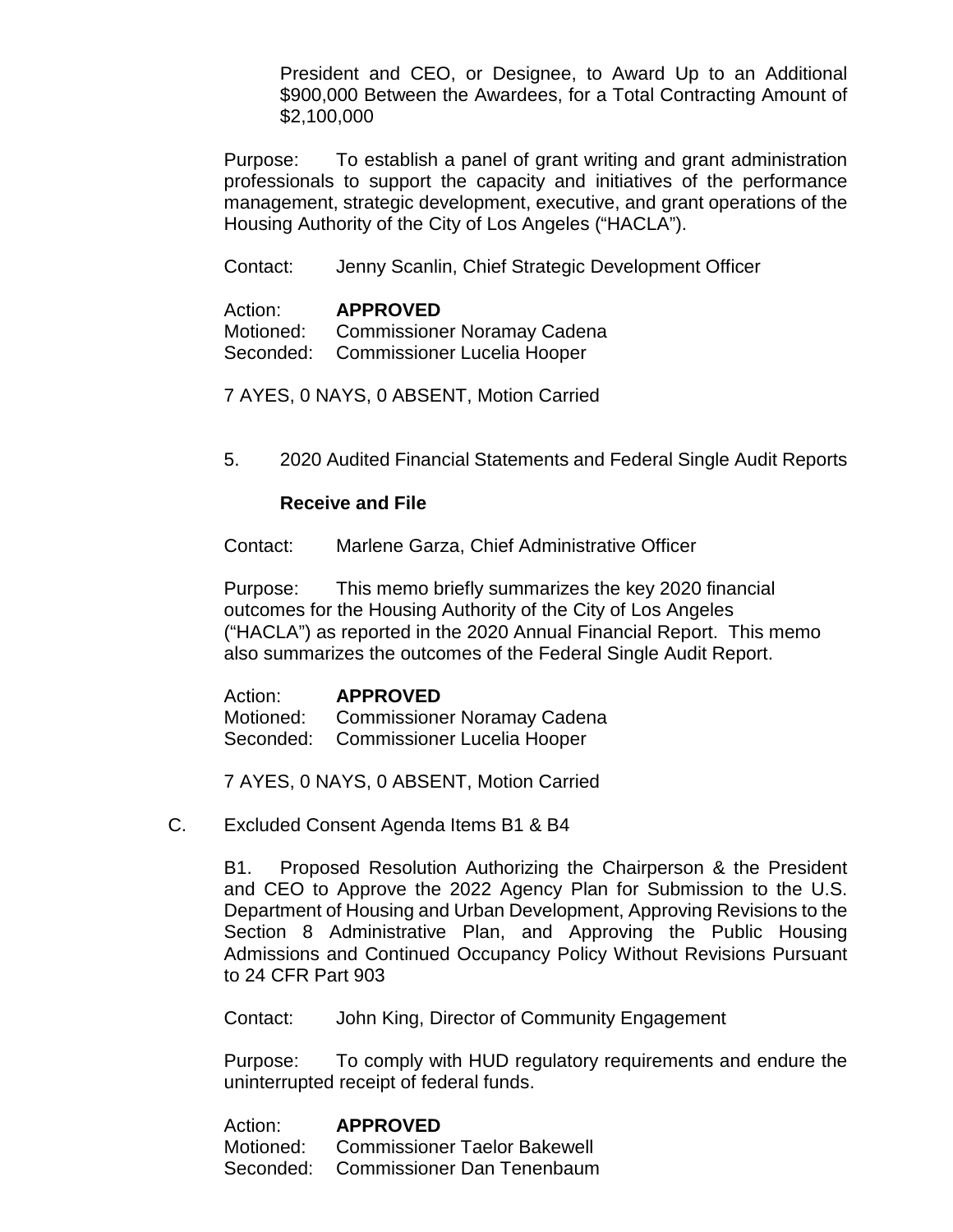6 AYES, 0 NAYS, 1 ABSENT (De La Cruz), Motion Carried

B4. Proposed Resolution Authorizing the President and CEO, or Designee, to Execute an Amendment to MOU NP-2020-39 with People Assisting the Homeless ("PATH") to Add \$306,818.75 in Funding, for a Total Contract Amount Not to Exceed \$525,975, to Provide Case Management and Housing Navigation Services to Residents of Certain Properties That Have Been Leased to HACLA by the State of California Department of **Transportation** 

Contact: Tina Smith-Booth, Director of Asset Management

Purpose: To authorize additional funding for the contract with PATH, an organization specialized in providing supportive services to individuals who are homeless or at risk of becoming homeless. PATH currently provides these services to the participants of the El Sereno Transitional Housing program, which are essential in facilitating the transition to permanent, secure, and safe housing.

Action: **APPROVED** – *Staff to provide an update in September 2022* Motioned: Commissioner Taelor Bakewell Seconded: Commissioner Lucelia Hooper

5 AYES, 0 NAYS, 2 ABSENT (Cadena & De La Cruz), Motion Carried

D. Agenda Items for Future Board of Commissioner Meetings

Commissioners may direct staff to add agenda items for future Board meetings.

- Presentation on Pueblo Del Rio Renovation with next three months (D. Tenenbaum)
- Update on Public Housing waitlist (L. Hooper)
- Report on Staffing Plan (C. Castro)

#### VII. CLOSED SESSION

Public Employee Performance Evaluation Pursuant to Government Code § 54957 and Conference with Labor Negotiator(s) Pursuant to Government Code § 54957.6

Agency Designated Representative(s): The Individual(s) Appointed and Announced During Open Session Employee Title/Unrepresented Employee: President and Chief Executive **Officer** 

Start Time: 12:25pm End Time: 1:55pm

#### **No reportable action**